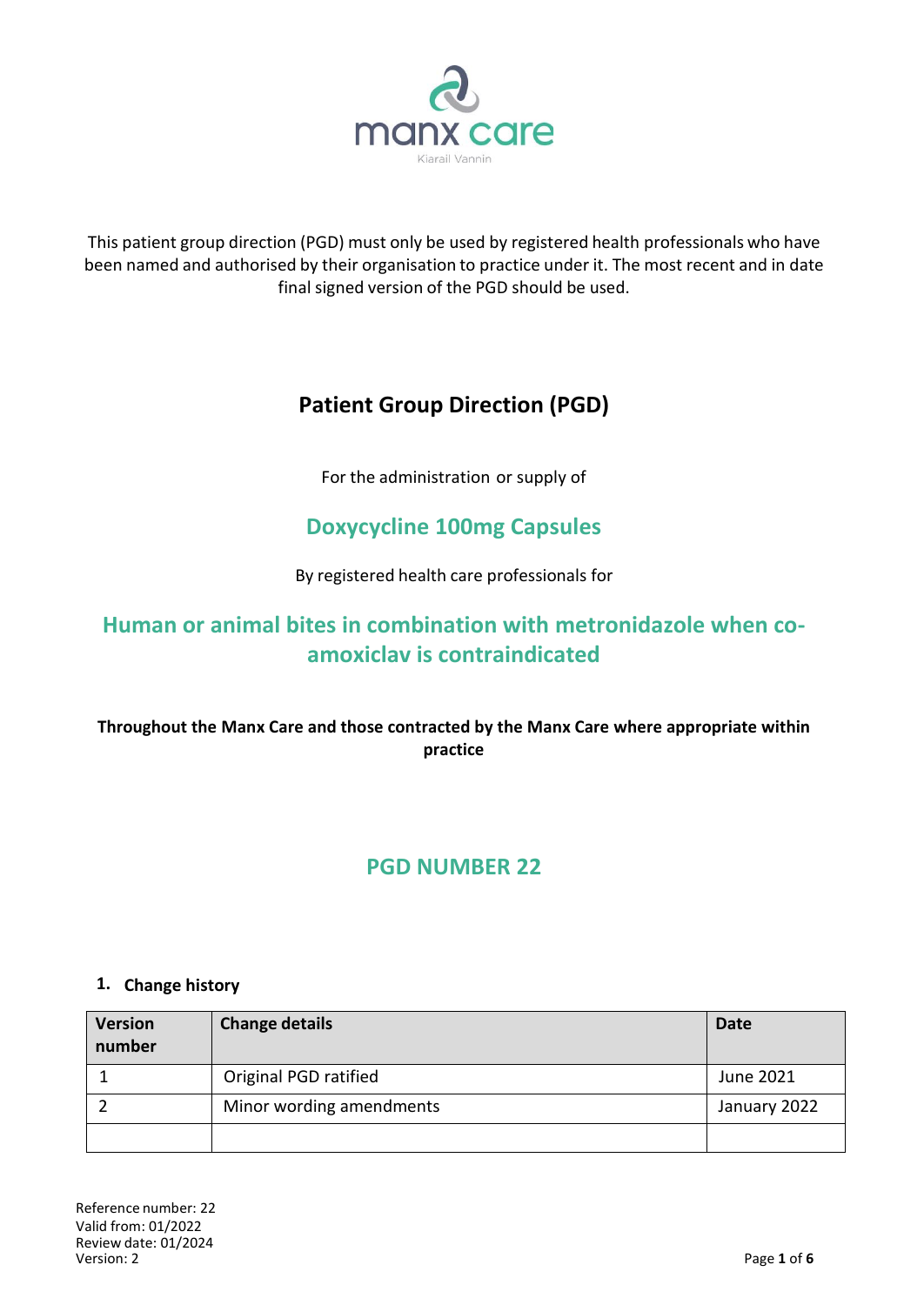### **2. Medicines practice guideline 2:** *Patient group directions*

Refer to the relevant sections of NICE medicines practice guideline 2: *Patient group directions* as stated in the blank template notes. For further information about PGD signatories, see the NHS and Manx Care PGD website FAQs

#### **3. PGD development**

Refer to the NICE PGD competency framework for people developing PGDs

| <b>Job Title &amp; organisation</b> | <b>Name</b> | <b>Signature</b> | <b>Date</b> |
|-------------------------------------|-------------|------------------|-------------|
| Author of the PGD                   |             |                  |             |
| Member of the PGD<br>working group  |             |                  |             |

#### **4. PGD authorisation**

Refer to the NICE PGD competency framework for people authorising PGDs

| <b>Job Title</b>                                             | <b>Name</b> | <b>Signature</b> | <b>Date</b> |
|--------------------------------------------------------------|-------------|------------------|-------------|
| <b>Medical Director</b>                                      |             |                  |             |
| Chief Pharmacist/<br><b>Pharmaceutical Adviser</b>           |             |                  |             |
| Senior Paramedic                                             |             |                  |             |
| Director of Nursing                                          |             |                  |             |
| <b>GP Adviser</b>                                            |             |                  |             |
| Senior Microbiologist<br>(if PGD contains<br>antimicrobials) |             |                  |             |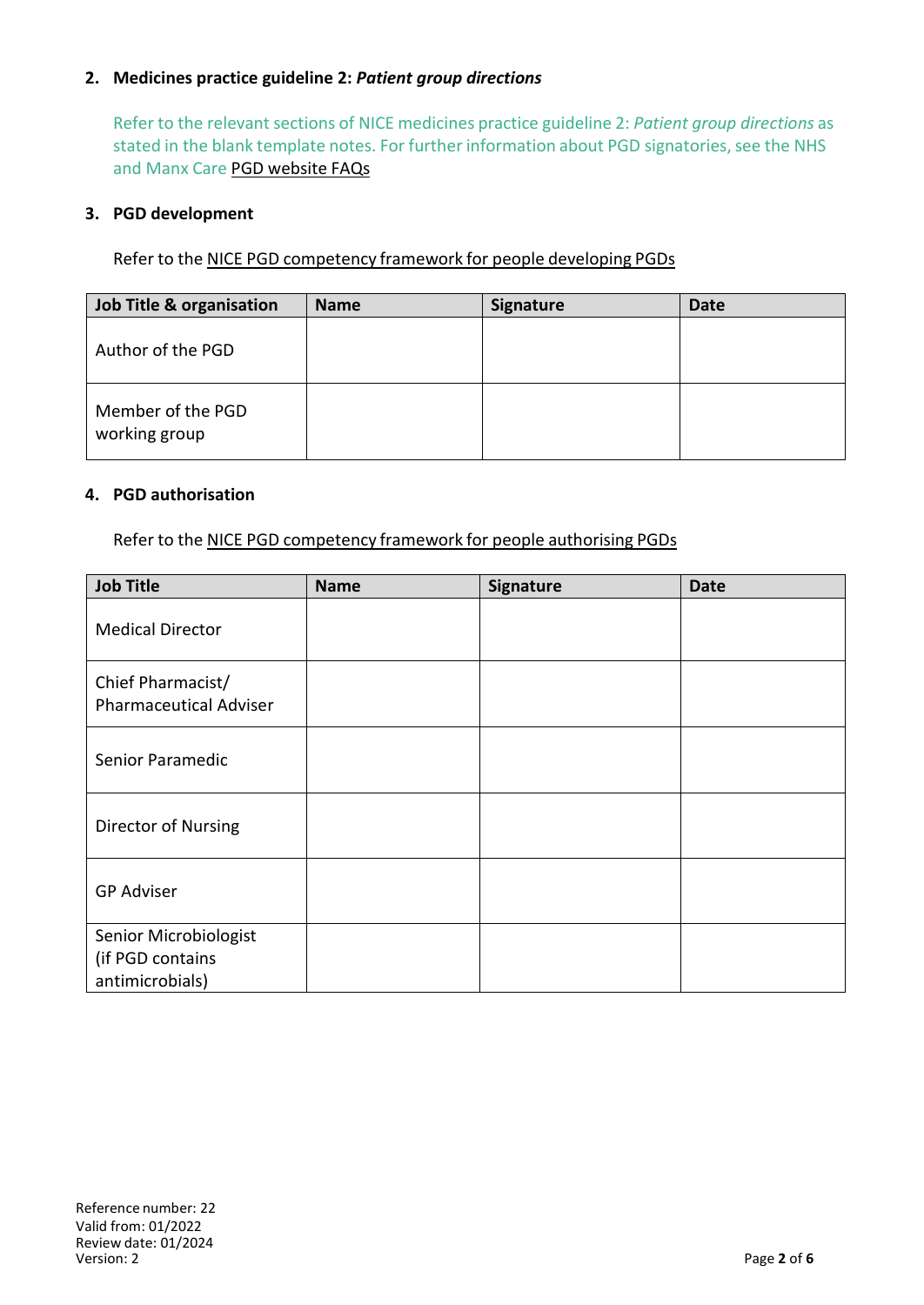### **5. PGD adoption by the provider**

Refer to the NICE PGD competency framework for people authorising PGDs

| Job title and<br>organisation | <b>Signature</b> | <b>Date</b> | Applicable or not<br>applicable to area |
|-------------------------------|------------------|-------------|-----------------------------------------|
|                               |                  |             |                                         |

### **6. Training and competency of registered healthcare professionals, employed or contracted by the Manx Care, GP practice or Hospice**

Refer to the NICE PGD competency framework for health professionals using PGDs

|                                                        | Requirements of registered Healthcare professionals working<br>under the PGD                                                                                                                                                                                                                                                                 |
|--------------------------------------------------------|----------------------------------------------------------------------------------------------------------------------------------------------------------------------------------------------------------------------------------------------------------------------------------------------------------------------------------------------|
| <b>Qualifications and</b><br>professional registration | Registered healthcare professionals, working within or<br>contracted by the Manx Care, GP practice or Hospice who are<br>permitted staff groups outlined within the current PGD policy<br>Pharmacists must be practising in Manx Care authorised<br>premises i.e. contracted pharmacy premises                                               |
| <b>Initial training</b>                                | Knowledge of current guidelines and the administration of the<br>$\bullet$<br>drug specified in this PGD/BNF and of the inclusion and<br>exclusion criteria<br>Training which enables the practitioner to make a clinical<br>assessment to establish the need for the medication covered by<br>this PGD<br>Local training in the use of PGDs |
| Competency                                             | Staff will be assessed on their knowledge of drugs and clinical                                                                                                                                                                                                                                                                              |
| assessment                                             | assessment as part the competency framework for registered health<br>professionals using PGDs                                                                                                                                                                                                                                                |
| <b>Ongoing training and</b>                            | The registered health care professionals should make sure they are                                                                                                                                                                                                                                                                           |
| competency                                             | aware of any changes to the recommendations for this medication;                                                                                                                                                                                                                                                                             |
|                                                        | it is the responsibility of the registered health care professionals to                                                                                                                                                                                                                                                                      |
|                                                        | keep up to date with continuing professional development. PGD                                                                                                                                                                                                                                                                                |
|                                                        | updates will be held every two years                                                                                                                                                                                                                                                                                                         |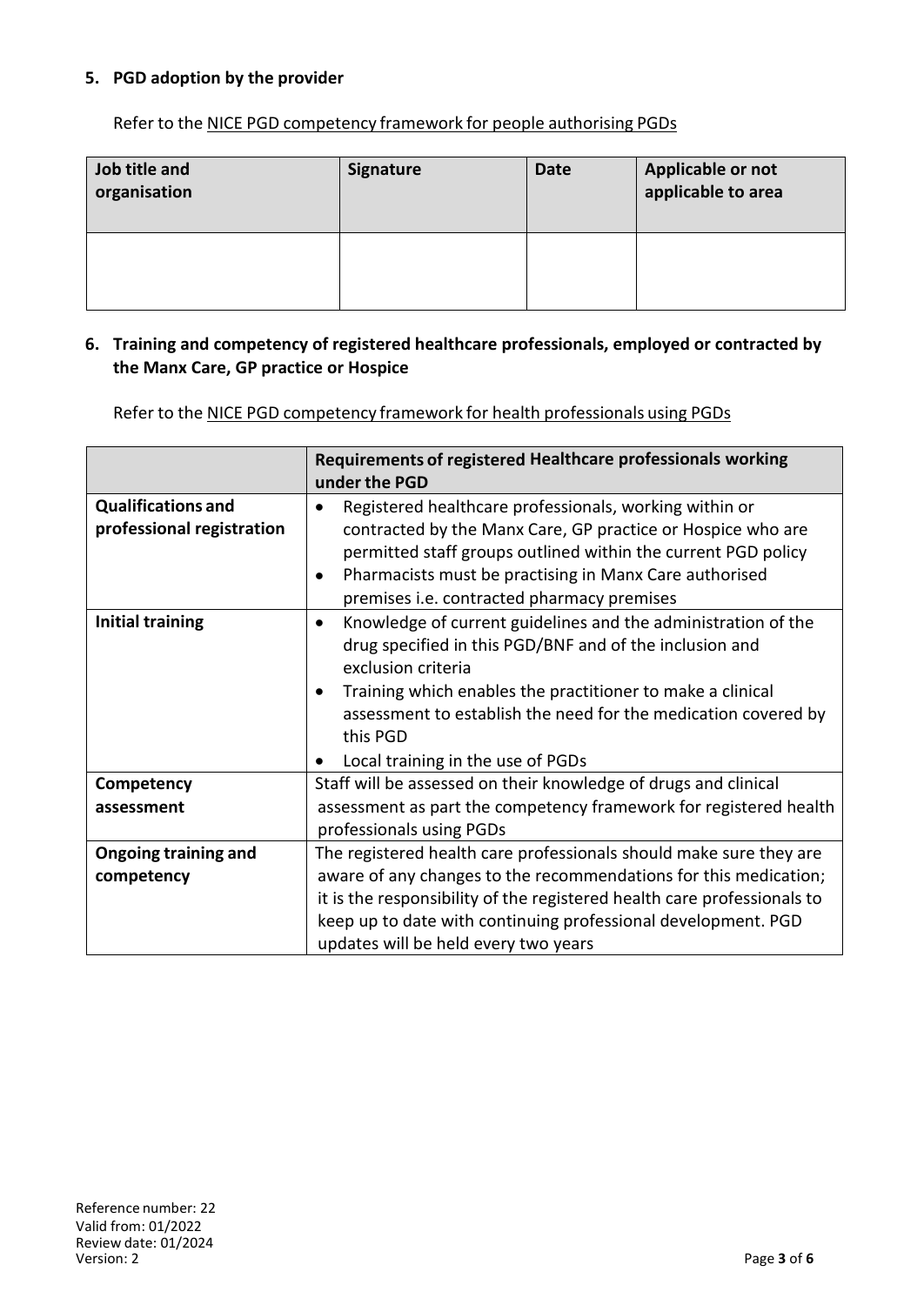## **7. Clinical Conditions**

| <b>Clinical condition or</b>     | The treatment of human and animal bites in combination with                |  |  |
|----------------------------------|----------------------------------------------------------------------------|--|--|
| situation to which this          | metronidazole, when co-amoxiclav (the drug of choice) is                   |  |  |
| <b>PGD applies</b>               | contraindicated and the bite is clinically infected.                       |  |  |
| <b>Inclusion criteria</b>        | The treatment of human and animal bites in combination with                |  |  |
|                                  | metronidazole, when co-amoxiclav (the drug of choice) is                   |  |  |
|                                  | contraindicated and the bite is clinically infected.                       |  |  |
| <b>Exclusion criteria</b>        | Children under 12 years<br>$\bullet$                                       |  |  |
|                                  | Persons who have shown hypersensitivity to doxycycline or                  |  |  |
|                                  | other tetracyclines                                                        |  |  |
|                                  | Animal bites over 48 hours old with no evidence of infection<br>٠          |  |  |
|                                  | Human bites over 72 hours old with no evidence of infection                |  |  |
|                                  | Pregnancy or breast feeding                                                |  |  |
|                                  | Systemic Lupus Erythematosus                                               |  |  |
|                                  | Myasthenia Gravis<br>٠                                                     |  |  |
|                                  | Known hepatic impairment or patients taking other potentially<br>$\bullet$ |  |  |
|                                  | hepatotoxic drugs.                                                         |  |  |
|                                  | Patients who are immunocompromised                                         |  |  |
|                                  | Porphyria<br>$\bullet$                                                     |  |  |
| <b>Cautions (including any</b>   | Bites to the face - superficial low risk bites may be treated<br>$\bullet$ |  |  |
| relevant action to be            | using this PGD.                                                            |  |  |
| taken)                           | Consider rabies - Animal Bites<br>$\bullet$                                |  |  |
|                                  | Consider risk of blood borne viral infection Hepatitis B, C and<br>٠       |  |  |
|                                  | <b>HIV- Human Bites</b>                                                    |  |  |
|                                  | Consider tetanus prophylaxis<br>$\bullet$                                  |  |  |
|                                  | Alcohol dependence - doxycycline serum levels fall below<br>٠              |  |  |
|                                  | minimum therapeutic concentrations in alcoholics                           |  |  |
|                                  | Use with caution in renal impairment                                       |  |  |
| <b>Arrangements for referral</b> | $\bullet$<br>Patient should be referred to a more experienced clinical     |  |  |
| for medical advice               | practitioner for further assessment.                                       |  |  |
| Action to be taken if            | Patient should be referred to a more experienced clinical                  |  |  |
| patient excluded                 | practitioner for further assessment                                        |  |  |
| Action to be taken if            | A verbal explanation should be given to the patient on: the need           |  |  |
| patient declines                 | for the medication and any possible effects or potential risks             |  |  |
| treatment                        | which may occur as a result of refusing treatment                          |  |  |
|                                  | This information must be documented in the patients' health<br>٠           |  |  |
|                                  | records                                                                    |  |  |
|                                  | Any patient who declines care must have demonstrated capacity              |  |  |
|                                  | to do so                                                                   |  |  |
|                                  | Where appropriate care should be escalated                                 |  |  |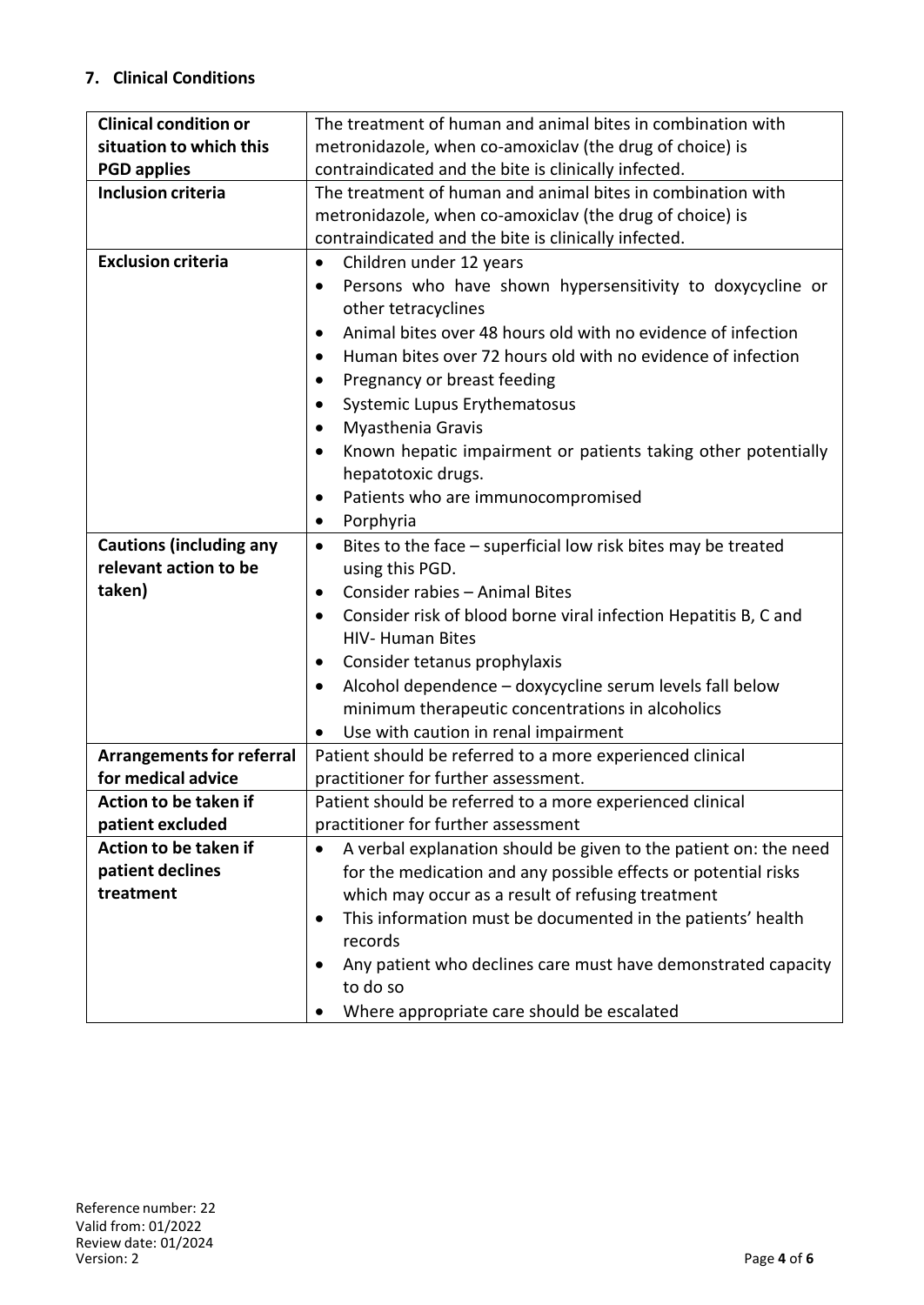## **8. Details of the medicine**

| Name, form and strength    | Doxycycline capsules 100mg                                     |
|----------------------------|----------------------------------------------------------------|
| of medicine                |                                                                |
| Legal category             | Prescription Only Medicine (POM)                               |
| Indicate any off-label use | None                                                           |
| (if relevant)              |                                                                |
| Route/method of            | Oral                                                           |
| administration             |                                                                |
| Dose and frequency         | Adult and Child from 12 years: 100mg TWICE a day for 7 days    |
| <b>Quantity to be</b>      | Supplied: 1 original pack (14 capsules)                        |
| administered and/or        | Administered: 1 dose                                           |
| supplied                   |                                                                |
| <b>Maximum or minimum</b>  | One 7 day episode of care                                      |
| treatment period           |                                                                |
| <b>Storage</b>             | Room temperature                                               |
| <b>Adverse effects</b>     | Angioedema<br>$\bullet$                                        |
|                            | Diarrhoea<br>$\bullet$                                         |
|                            | Headache<br>$\bullet$                                          |
|                            | Henoch-Schönlein purpura<br>$\bullet$                          |
|                            | Hypersensitivity<br>$\bullet$                                  |
|                            | <b>Nausea</b><br>$\bullet$                                     |
|                            | Pericarditis                                                   |
|                            | Photosensitivity reaction<br>$\bullet$                         |
|                            | Skin reactions<br>$\bullet$                                    |
|                            | Systemic lupus erythematosus exacerbated                       |
|                            | Vomiting<br>$\bullet$                                          |
|                            | Myasthenia gravis (muscle weakness may be increased);          |
|                            | systemic lupus erythematosus (may be exacerbated)<br>$\bullet$ |
| <b>Records to be kept</b>  | The administration of any medication given under a PGD must be |
|                            | recorded within the patient's medical records                  |

# **9. Patient information**

| Verbal/Written<br>information to be given to<br>patient or carer | Verbal information must be given to patients and or carers for all<br>medication being administered under a PGD<br>Where medication is being supplied under a PGD, written |
|------------------------------------------------------------------|----------------------------------------------------------------------------------------------------------------------------------------------------------------------------|
|                                                                  | patient information leaflet must also be supplied                                                                                                                          |
|                                                                  | A patient information leaflet is available on request                                                                                                                      |
| Follow-up advice to be                                           | If symptoms do not improve or worsen or you become unwell, seek                                                                                                            |
| given to patient or carer                                        | medical advice immediately                                                                                                                                                 |